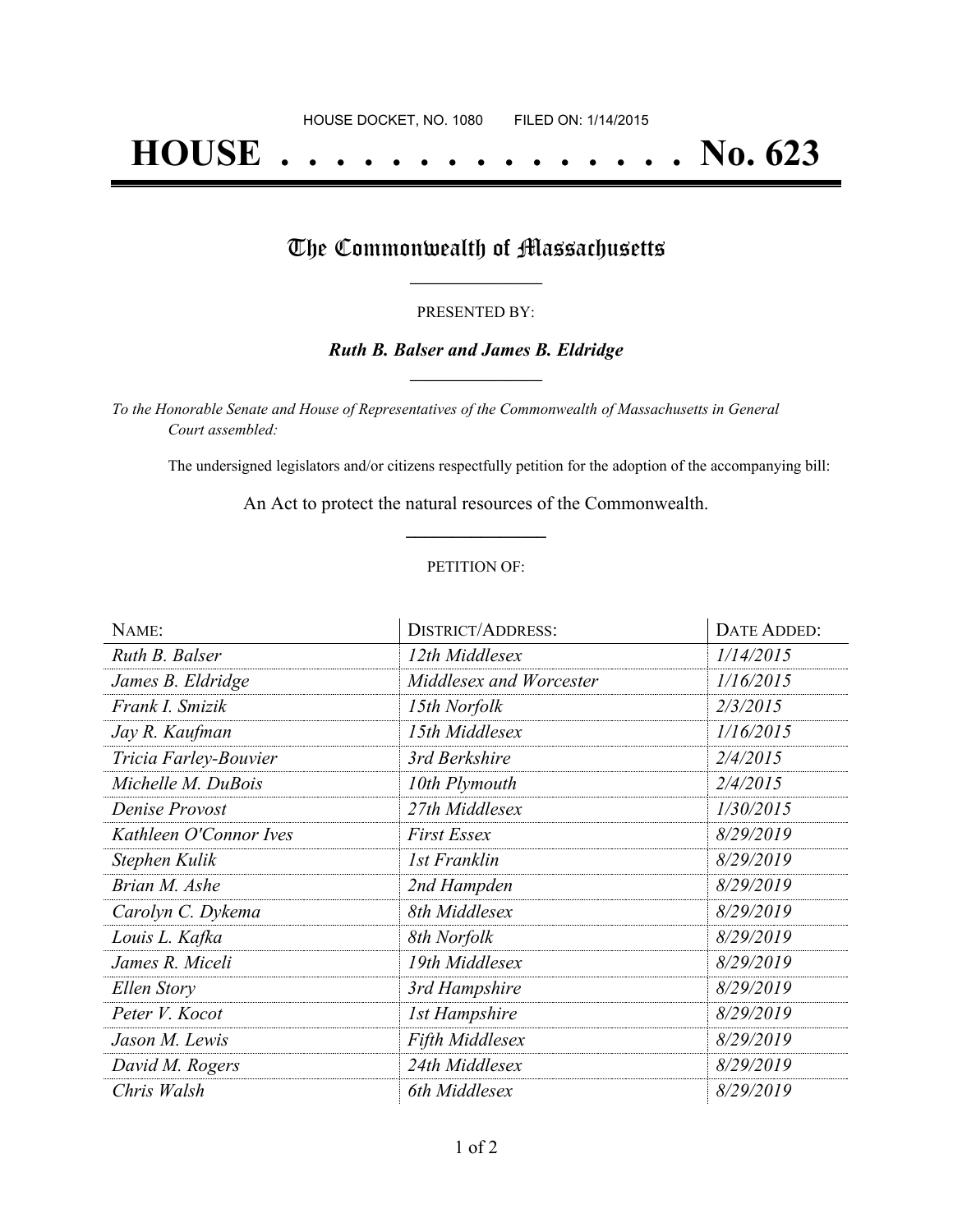| Anne M. Gobi                     | Worcester, Hampden, Hampshire and | 8/29/2019 |
|----------------------------------|-----------------------------------|-----------|
|                                  | Middlesex                         |           |
| Paul R. Heroux                   | 2nd Bristol                       | 8/29/2019 |
| <b>Alice Hanlon Peisch</b>       | 14th Norfolk                      | 8/29/2019 |
| James J. O'Day                   | 14th Worcester                    | 8/29/2019 |
| Tom Sannicandro                  | 7th Middlesex                     | 8/29/2019 |
| Daniel M. Donahue                | 16th Worcester                    | 8/29/2019 |
| Mary S. Keefe                    | 15th Worcester                    | 8/29/2019 |
| Paul McMurtry                    | 11th Norfolk                      | 8/29/2019 |
| Lori A. Ehrlich                  | 8th Essex                         | 8/29/2019 |
| Sean Garballey                   | 23rd Middlesex                    | 8/29/2019 |
| Kay Khan                         | 11th Middlesex                    | 8/29/2019 |
| Gailanne M. Cariddi              | 1st Berkshire                     | 8/29/2019 |
| John W. Scibak                   | 2nd Hampshire                     | 8/29/2019 |
| John J. Mahoney                  | 13th Worcester                    | 8/29/2019 |
| William M. Straus                | 10th Bristol                      | 8/29/2019 |
| Thomas M. Stanley                | 9th Middlesex                     | 8/29/2019 |
| <b>William Smitty Pignatelli</b> | 4th Berkshire                     | 8/29/2019 |
| Benjamin Swan                    | 11th Hampden                      | 8/29/2019 |
| James M. Murphy                  | 4th Norfolk                       | 8/29/2019 |
| Daniel J. Ryan                   | 2nd Suffolk                       | 8/29/2019 |
| Harold P. Naughton, Jr.          | 12th Worcester                    | 8/29/2019 |
| Angelo M. Scaccia                | 14th Suffolk                      | 8/29/2019 |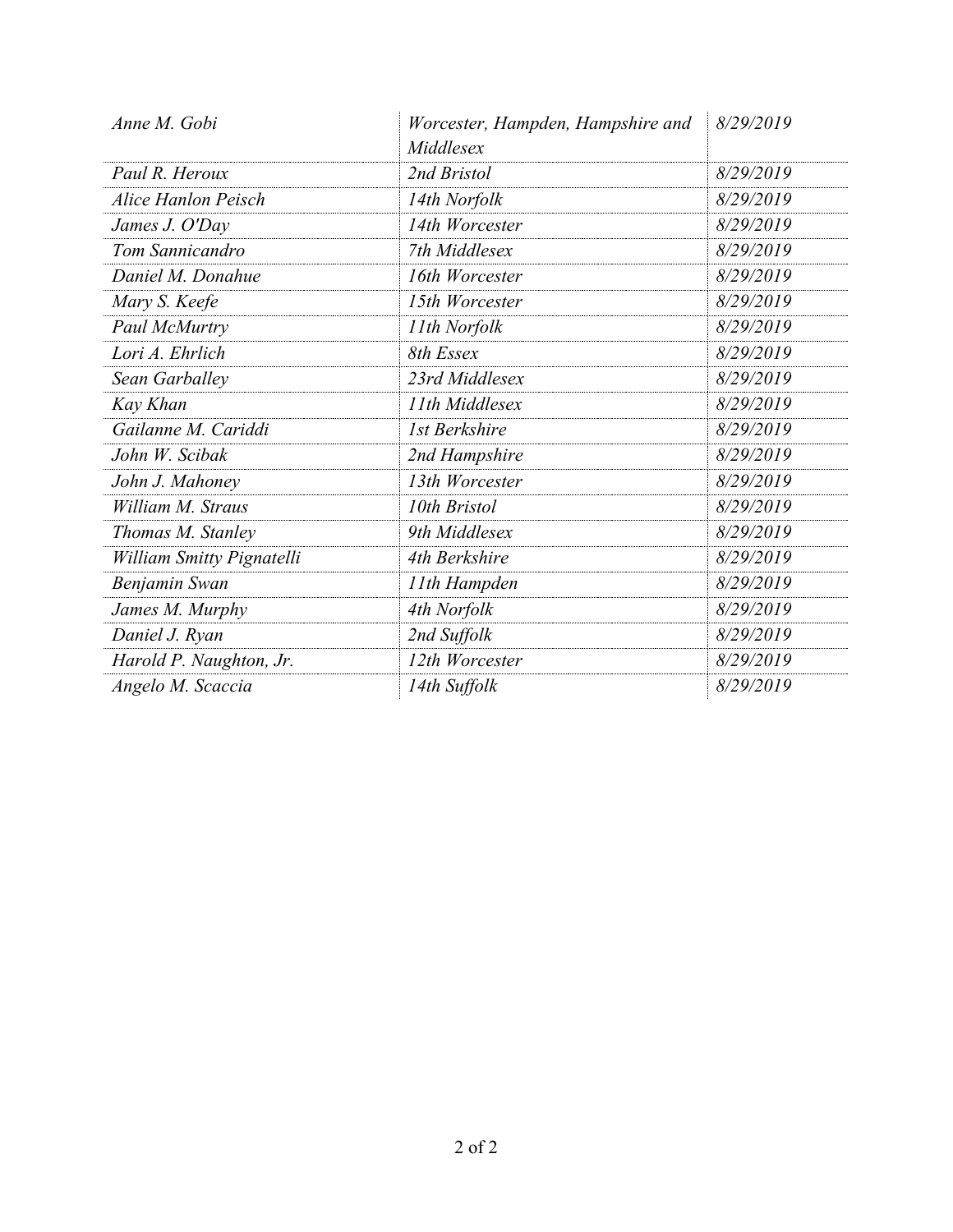#### HOUSE DOCKET, NO. 1080 FILED ON: 1/14/2015

## **HOUSE . . . . . . . . . . . . . . . No. 623**

By Representative Balser of Newton and Senator Eldridge, a joint petition (accompanied by bill, House, No. 623) of Ruth B. Balser, James B. Eldridge and others relative to the disposition of public lands with conservation protected status. Environment, Natural Resources and Agriculture.

## The Commonwealth of Massachusetts

**In the One Hundred and Eighty-Ninth General Court (2015-2016) \_\_\_\_\_\_\_\_\_\_\_\_\_\_\_**

**\_\_\_\_\_\_\_\_\_\_\_\_\_\_\_**

An Act to protect the natural resources of the Commonwealth.

Be it enacted by the Senate and House of Representatives in General Court assembled, and by the authority *of the same, as follows:*

#### 1 SECTION 1. The General Laws are hereby amended by inserting after chapter 132B the

2 following chapter:

3 CHAPTER 132C. PUBLIC LANDS PRESERVATION ACT.

- 4 Section 1. Definitions. As used in this chapter, the following words shall have the
- 5 following meanings: -
- 6 "Article 97", Article XLIX, as appearing in Article XCVII, of the Amendments to the
- 7 Constitution.
- 8 "Article 97 lands or easements", land or easements, existing, taken, or acquired for
- 9 natural resource purposes under Article 97.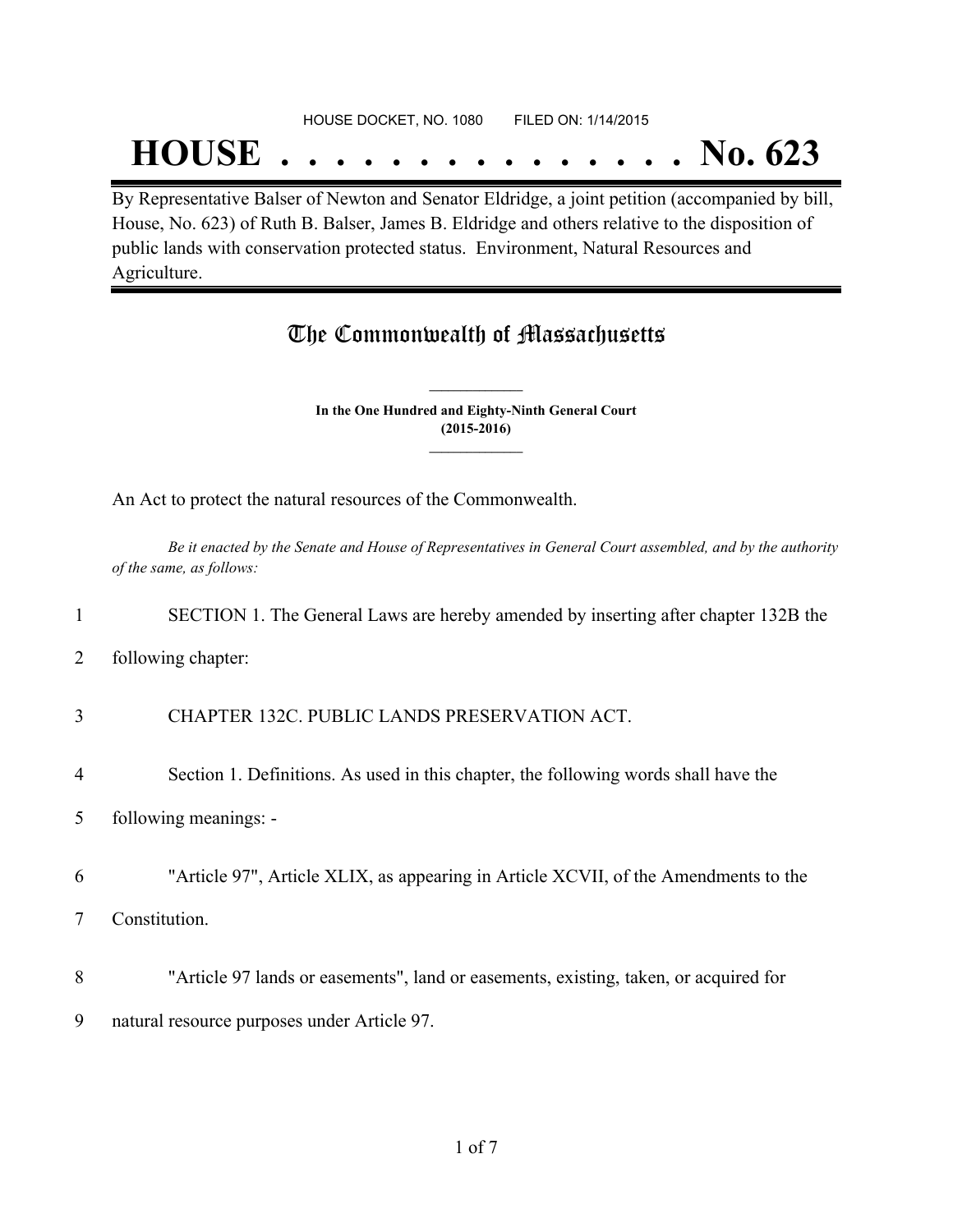"Change in use" or "used for other purposes", a conversion of Article 97 land, or easements or portions thereof, from existing use.

"Disposition", "dispose" or "disposed", the transfer of physical or legal custody or control

| 13 | of lands or easements, or a portion thereof, by conveying, releasing or relinquishing, leasing for  |
|----|-----------------------------------------------------------------------------------------------------|
| 14 | any term, granting of interests in, or transferring by any other means physical or legal custody or |
| 15 | control, regardless of whether the transfer is for the same or different uses, or for consistent or |
| 16 | inconsistent purposes.                                                                              |
| 17 | "Lands or easements", lands; easements; conservation restrictions, agricultural                     |
| 18 | preservation restrictions and watershed preservation restrictions as defined in section 31 of       |
| 19 | chapter 184 as amended; and other restrictions or conditions contained in a deed, grant or other    |
| 20 | instrument purporting to transfer or convey an interest in land, regardless of the term of such     |
| 21 | easements, restrictions or conditions.                                                              |
| 22 | "Natural resource purposes", the purposes described in Article 97.                                  |
| 23 | "Owner", the commonwealth, department, agency, authority, public instrumentality,                   |
| 24 | town, municipality or political subdivision that has ownership, care, custody or control of the     |
| 25 | Article 97 lands or easements for which there is a proposed disposition or change in use.           |
| 26 | "Replacement land", lands or easements acquired or otherwise provided by the owner for              |
| 27 | natural resource purposes that are of equal or greater area and natural resource value, of          |
| 28 | comparable use, as close to the current location in the municipality or adjacent municipality as    |
| 29 | feasible, and with similar or better public access, as compared with the Article 97 lands or        |
| 30 | easements being disposed of or changed in use. Lands or easements already protected under           |
| 31 | Article 97 shall not qualify as replacement land, unless they were specifically purchased to be     |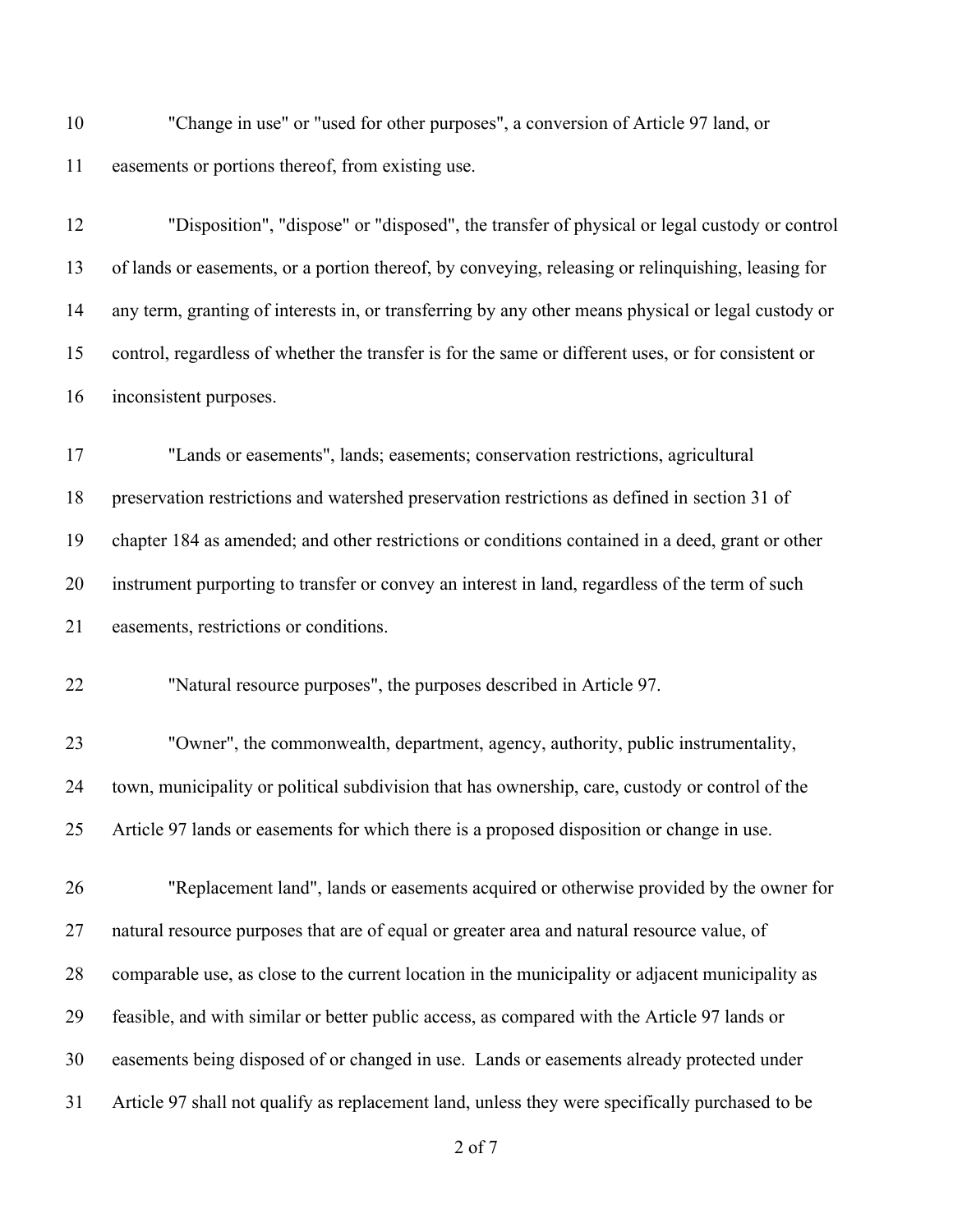| 32 | used as replacement land for the subject Article 97 parcel being changed in use or disposed of.        |
|----|--------------------------------------------------------------------------------------------------------|
| 33 | Lands restricted from development by law or regulation shall not qualify as replacement land.          |
| 34 | "Secretary", the secretary of the executive office of energy and environmental affairs.                |
| 35 | "Taken or acquired", obtained by the commonwealth or its political subdivisions or any                 |
| 36 | instrumentality thereof by gift, purchase, devise, grant, exchange, lease, taking by eminent           |
| 37 | domain or otherwise, obtained with the use of public funds including land bank funds, or               |
| 38 | dedicated or used for a period of five or more years.                                                  |
| 39 | Section 2. In furtherance of the purposes of Article 97, and to ensure no net loss of                  |
| 40 | Article 97 lands or easements,                                                                         |
| 41 | a. an owner changing in use or otherwise disposing of Article 97 lands or easements                    |
| 42 | shall acquire or otherwise provide replacement land, and the deed for any replacement land must        |
| 43 | clearly state that the land is subject to Article 97 protection; and                                   |
| 44 | b. to encourage early consultation on any proposed change in use or disposition of                     |
| 45 | Article 97 lands or easements and finding an alternative to said proposed change in use or             |
| 46 | disposition, the owner seeking the change in use or disposition shall, as early as practicable as      |
| 47 | defined in regulations promulgated by the secretary, but in any case prior to the filing or            |
| 48 | presenting for filing of any petition with the general court to authorize a change in use or           |
| 49 | disposition of Article 97 lands or easements, notify the secretary of the intention to file or present |
| 50 | for filing such a petition, and, to the end that the secretary shall gain a full understanding of,     |
| 51 | among other things, the proposal, its advantages and disadvantages to the public and the               |
| 52 | environment, and alternatives to the proposed disposition or change in use, and provide the            |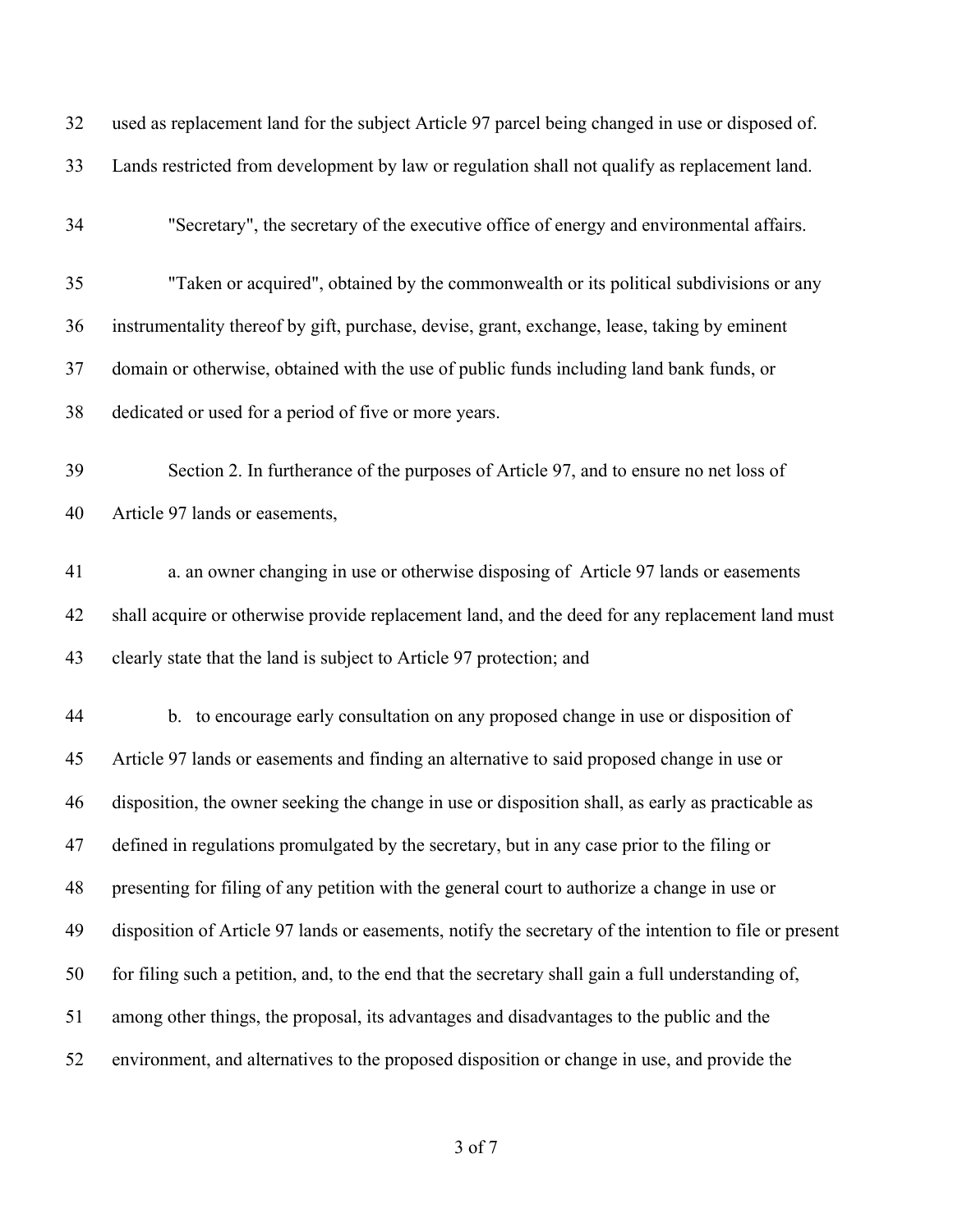secretary with such information and documentation as the secretary shall specify, including but not limited to the following:

| 55 | (i) a description of the Article 97 land or easements to be disposed or changed in                  |
|----|-----------------------------------------------------------------------------------------------------|
| 56 | use, including legal description, location, name of owner, acreage, purpose for which the Article   |
| 57 | 97 land or easements were acquired if known, current use and natural resource purposes and          |
| 58 | benefits, whether the Article 97 land was received as a result of a gift/bequest with a condition   |
| 59 | that the land be used for a natural resource purpose, and a description of the proposed disposition |
| 60 | or change in use, including the name of any proposed grantee, purpose of the proposed               |
| 61 | disposition or change in use, proposed new use, and anticipated physical changes to or on the       |
| 62 | Article 97 land or easements;                                                                       |
| 63 | (ii) copy of the deed or deeds conveying the Article 97 land or easements to the                    |
| 64 | present owner and any restrictions or easements affecting the Article 97 land or easements;         |
| 65 | (iii) copies of any orders, certificates, permits, votes or other approvals required and            |
| 66 | issued or taken in connection with such disposition or change in use, including, if applicable,     |
| 67 | copies of required approvals by the local conservation commission and other municipal board or      |
| 68 | commissions which have been obtained prior to approval by the municipal governing body or           |
| 69 | officer;                                                                                            |
| 70 | (iv) description of the proposed replacement land, unless a waiver is granted under                 |
| 71 | Section 3, including legal description, location, name of title holder, acreage, current use, fair  |

the definition.

of 7

market value, and any other information necessary to establish that the replacement land meets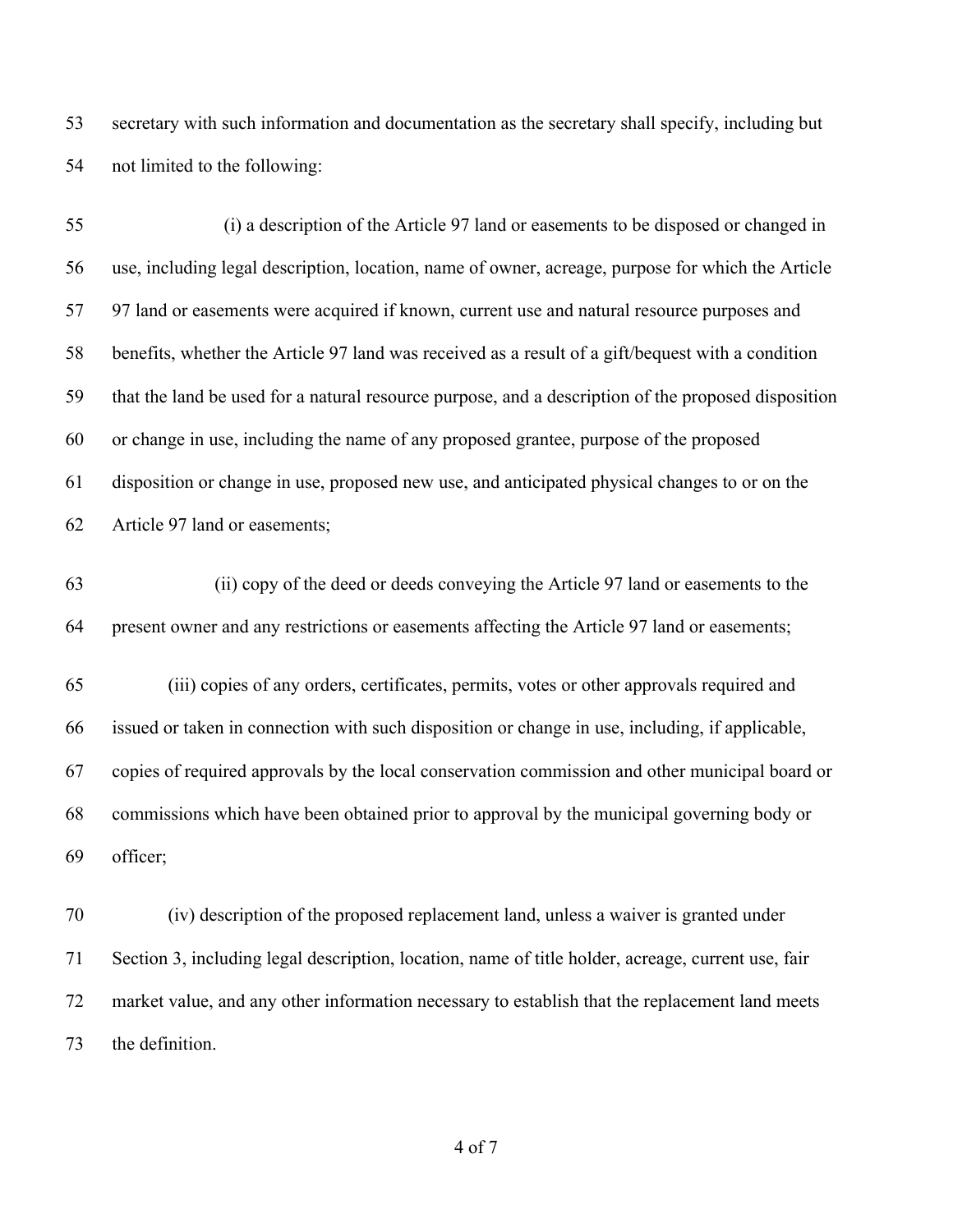| 74 | (v) information regarding any municipal, state or federal funding used to acquire the                |
|----|------------------------------------------------------------------------------------------------------|
| 75 | Article 97 land or easements to be affected by the disposition or change in use, and, if applicable, |
| 76 | such funding used or to be used to acquire the proposed replacement land; and                        |
| 77 |                                                                                                      |
| 78 | (vi) an analysis, of such scope and detail as the secretary shall specify, of                        |
| 79 | alternatives to the proposed disposition or change in use.                                           |
| 80 | Section 3. Upon request of the owner, the secretary may grant a waiver releasing the                 |
| 81 | owner from the requirements set forth in Section 2 but only as such requirements relate to           |
| 82 | replacement land, conditional upon:                                                                  |
| 83 | (a) the lands or easements currently serve a public natural resource purpose, and                    |
| 84 | subsequent to disposition there would be no change in use or physical change in the lands or         |
| 85 | easements disposed other than change due to natural causes;                                          |
| 86 | (b) any proposed change in use being temporary and, within no more than five years from              |
| 87 | the change in use, the lands or easements reverting to the same state and use as existed             |
| 88 | immediately prior to the change in use;                                                              |
| 89 | (c) the lands or easements proposed for disposition or change in use being occupied                  |
| 90 | primarily and substantially by pre-existing, non-encroaching buildings or sheds, which may           |
| 91 | include immediately adjacent land areas containing out-buildings, paved areas or landscaped          |
| 92 | areas appurtenant to, necessary for and used solely for said pre-existing buildings or sheds; or     |
| 93 | (d) the lands or easements having an area of 2,500 square feet or less, the secretary of             |
| 94 | energy and environmental affairs providing a statement that the lands or easements are               |
|    |                                                                                                      |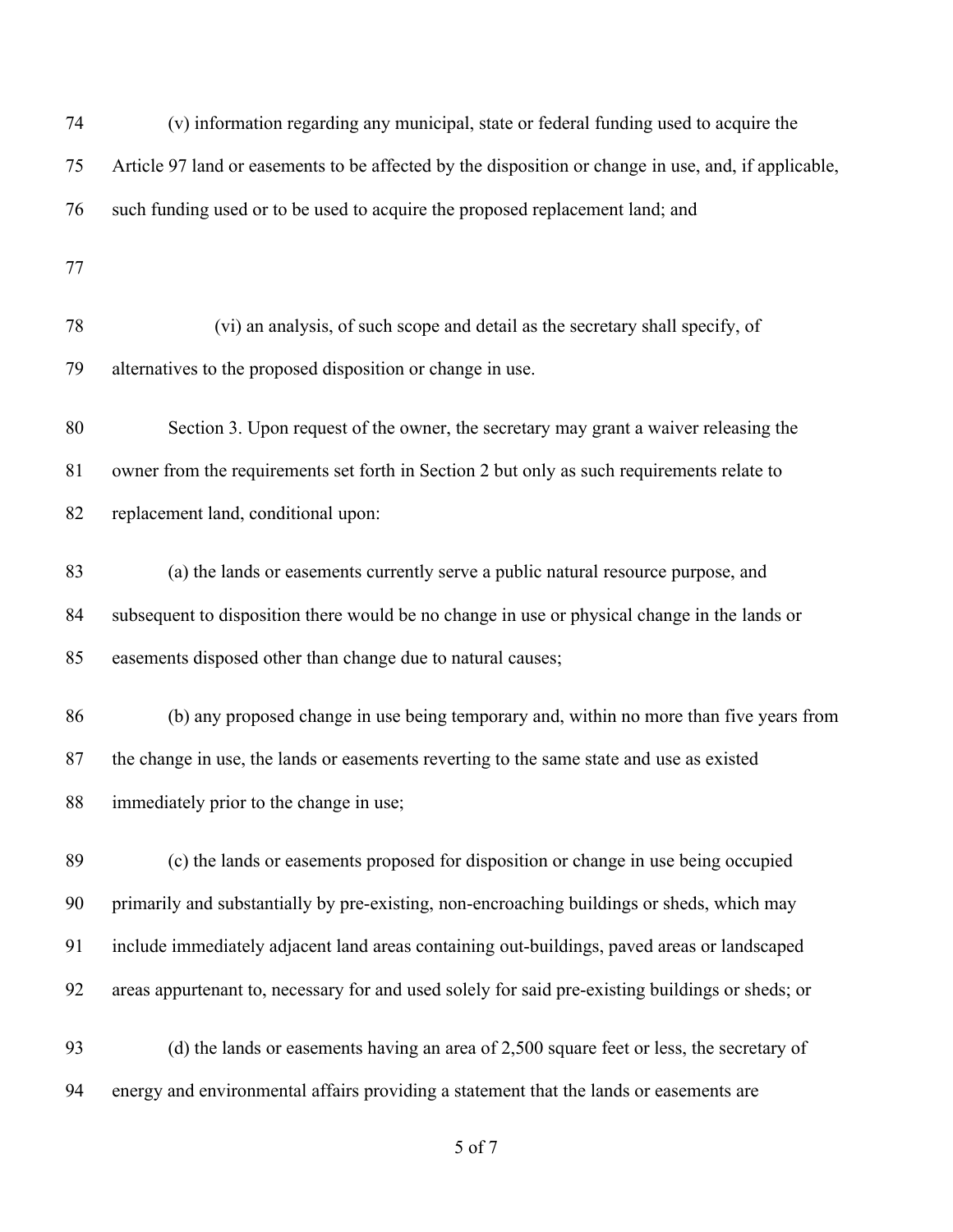insignificant for natural resource purposes, and the lands or easements not being part of a contiguous area of Article 97 lands or easements any part of which have been approved by statute for disposition or change in use within the five years prior to the date the owner requests the waiver for the proposed disposition or change in use.

 Section 4. The secretary shall provide to the general court and to the governor an opinion with respect to any proposed change in use or disposition of Article 97 lands or easements as to whether the change in use or disposition is necessary and lacks a feasible alternative; whether the requirements of Section 2b have been met; and if no waiver has been granted under Section 3, whether the proposed replacement land meets the definition of replacement land and whether the proposed legislation authorizing the disposition or change in use requires that the replacement land be acquired. The secretary may recommend enactment of the proposed legislation, if the secretary provides said opinion in the affirmative on all requirements in Sections 2 and 3, and shall recommend against enactment otherwise. The secretary may recommend against enactment even if the requirements in Sections 2 and 3 are met if he believes, in his discretion, that the proposed disposition or change in use is contrary to the public interest. The secretary shall convey all such opinions in writing and provide notice of and access to each opinion in the next issued Environmental Monitor.

 Section 5. Following any disposition of Article 97 lands or easements, the interest, custody, care or control transferred shall revert to the owner, if no waiver has been granted for said transfer under Section 3 or within 12 months (extendable by the secretary for good cause shown) of said disposition the condition of Section 2a has not been met; if a waiver for said transfer has been granted pursuant to Section 3a and at any time the condition of said Section 3a ceases to be met; or if a waiver was been granted pursuant to Section 3b and after 60 months